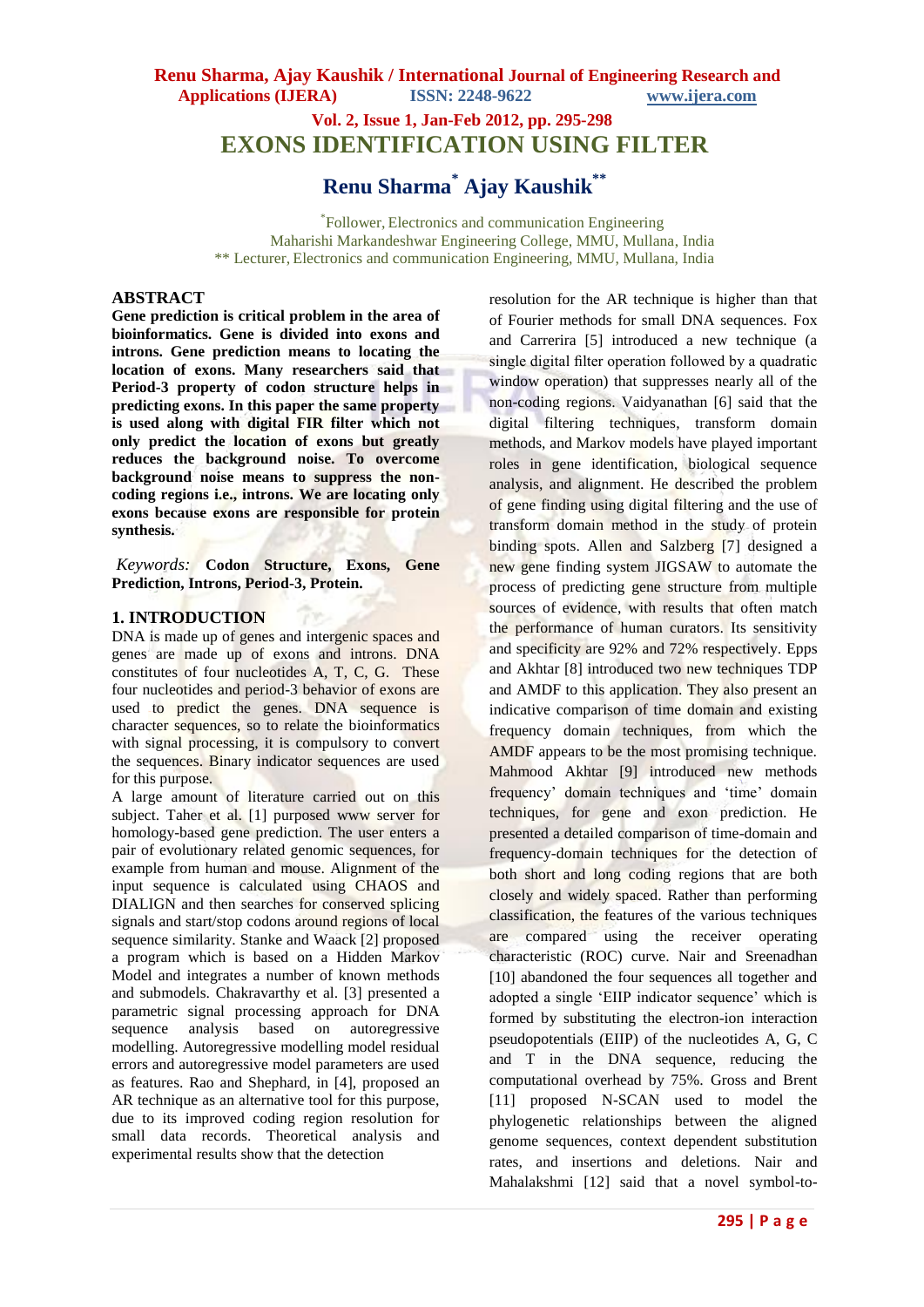## **Renu Sharma, Ajay Kaushik / International Journal of Engineering Research and Applications (IJERA) ISSN: 2248-9622 www.ijera.com**

## **Vol. 2, Issue 1, Jan-Feb 2012, pp. 295-298**

signal mapping for DNA sequences, based on the concept of categorical periodograms. It is observed that the spectral signatures in CCP are functionally equivalent to the established *N*/3 peak in the spectrum of indicator sequences of genomes. Akhtar et al. [13] improved the prediction accuracy of frequency-domain methods by proposing a new algorithm known as the paired and weighted spectral rotation (PWSR) measure, which exploits both period-3 behaviour and another useful statistical property of genomic sequences. Vinson et al.[14] said that Conditional Random Fields (CRFs), directly model the conditional probability  $P(y|x)$  of a vector of hidden states conditioned on a set of observations, provide a unified framework for combining probabilistic and non-probabilistic information and have been shown to outperform HMMs on sequence labeling tasks in natural language processing. Bernal et al. [15] described CRAIG, a new program for ab initio gene prediction based on a conditional random field model with semi-Markov structure that is trained with an online large-margin algorithm related to multiclass SVMs. Gunawan et al. [16] presented a signal boosting technique for gene and exon identification of a DNA sequence. Signal boosting technique is used to enhance the coding region and improve the likelihood of correctly identifying the coding region. Hamdani et al. [17] developed a project ueing development tools such as Perl and PHP. The project will identify stretches of sequence for genomic DNA that is biologically functional including protein coding regions. They used Hidden Markov Model which is a mathematical functional will to predict the DNA sequence. Akhtar et al. [18] used DNA symbolic-to-numeric representations and compared with existing techniques in terms of relative accuracy for the gene and exon prediction problem. Novel signal processing-based gene and exon prediction methods are then evaluated together with existing approaches at a nucleotide level using the Burset/Guigo1996, HMR195, and GENSCAN standard genomic datasets. Tomar et al. [19] presented a Harmonic Suppression filter and parametric Minimum Variance Spectrum estimation technique for gene prediction. Hota and Srivastava [20] observed that complex indicator sequence provides strong spectral component compared to EIIP indicator sequence. They observed that windowed DFT taking complex indicator sequence provides better exon prediction compared to windowed DFT taking EIIP indicator sequence and

digital filters methods. Computational overhead is reduced by 75% in complex indicator sequence compared to binary indicator sequence. Akhtar et al. [21] investigated the effect of window lengths on selected signal processing-based gene and exon prediction and these methods were then optimized to improve their prediction accuracy by employing the best DNA representation, a suitable window length, and boosting the output signals to enhance protein coding and suppress the non-coding regions. Cai et al. [22] introduced an integrating gene finder, which combines the results of several existing gene finders together, to improve the accuracy of gene finding. Four integration schemes, based on majority voting, are developed for the analysis of two datasets – the basic dataset and the testing dataset. Ahmad et al. [23] focused on the novel solution for nucleotide range estimation. It incorporates denoising DNA signal with discrete wavelet transforms and indicator sequence. Upsampling and downsampling of signal in conjunction with suitable nucleotide choice greatly removes 1/f noise. Ahmad et al. [24] proposed an enhanced and robust technique for exonic prediction by introducing a novel UTP (University Technology PETRONAS) indicator sequence with denoising target DNA signal using discrete wavelet of third order. Ahmad et al. [25] proposed that discrete wavelet transform for noise reduction in DNA sequence and a novel indicator sequence for better signal mapping.

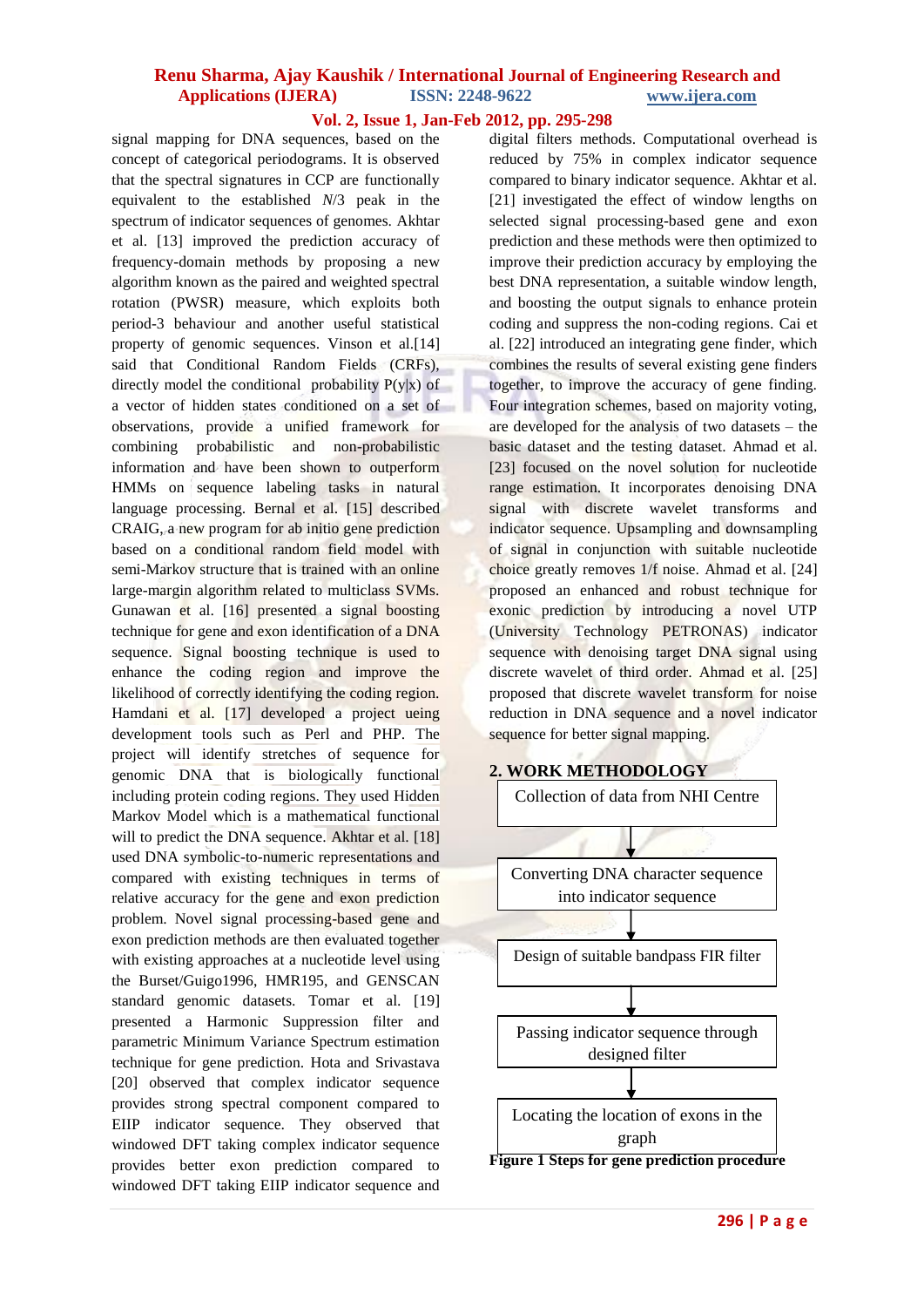## **Renu Sharma, Ajay Kaushik / International Journal of Engineering Research and Applications (IJERA) ISSN: 2248-9622 www.ijera.com**

### **Vol. 2, Issue 1, Jan-Feb 2012, pp. 295-298**

Steps to carried gene prediction are as shown in figure 1. The data has been collected from NHI centre, in this paper chromosomes elegan F56F11.4 is used. Signal processing only deals with the indicator sequences rather than character sequence, so next step is to convert the DNA character sequences into indicator sequences. Many indicator sequences are used for this purpose for eg. Binary indicator sequence, paired indicator sequence, EIIP indicator sequence and so on. In this paper we have used binary indicator sequences.

Binary indicator sequences for four nucleotides are as follows

Let  $x(n) = \{ ATCGAAATCCGAATT..\}$ 

Then

 $X_A = 100011100001100...$ 

 $X_T = 0100000100000011...$ 

 $X_c = 001000001100000...$ 

 $X_G = 0001000000010000$ ......

After converting the sequences the next step is to design suitable FIR filter using FDA tool in MATLAB. We have designed bandpass FIR filter with normalized frequency. The next step is to pass the converting indicator sequence through designed filter. For this special function filtfilt is used which perform zero phase shifting in both forward and reverse direction.

#### **3. RESULT**

Technique which is discussed in this paper was simulated using windowed technique. In [26], Tiwari et al. suggested that the threshold power for C.elegans" chromosome III is 0.4 on a Normalized scale.

#### *Kaiser window*

The response of Kaiser window is shown in figure 2. The design specification is selected as  $wcl =$ 0.661, wc2=0.667 and order 170.



**Figure 2 Response of Kaiser Window**

#### *Hamming Window*

The response of Hamming window is shown in figure 2. The design specification is selected as  $\text{wc}1 = 0.665, \text{wc}2 = 0.667 \text{ and order } 160.$ 



#### **Figure 3. Response of Hamming Window**

#### **4. CONCLUSION**

- a) Identification of the period-3 regions helps in predicting gene location. The peaks in the figures give us the location of exons corresponding to base location i.e. protein-coding regions.
- b) Fourier transform and time and frequency domain which is used for this purpose can be replaced by indicator sequence approach.
- c) As shown by results that hamming window FIR technique gives better result than Kaiser Window FIR technique. Although noise is very high in case of hamming window technique.